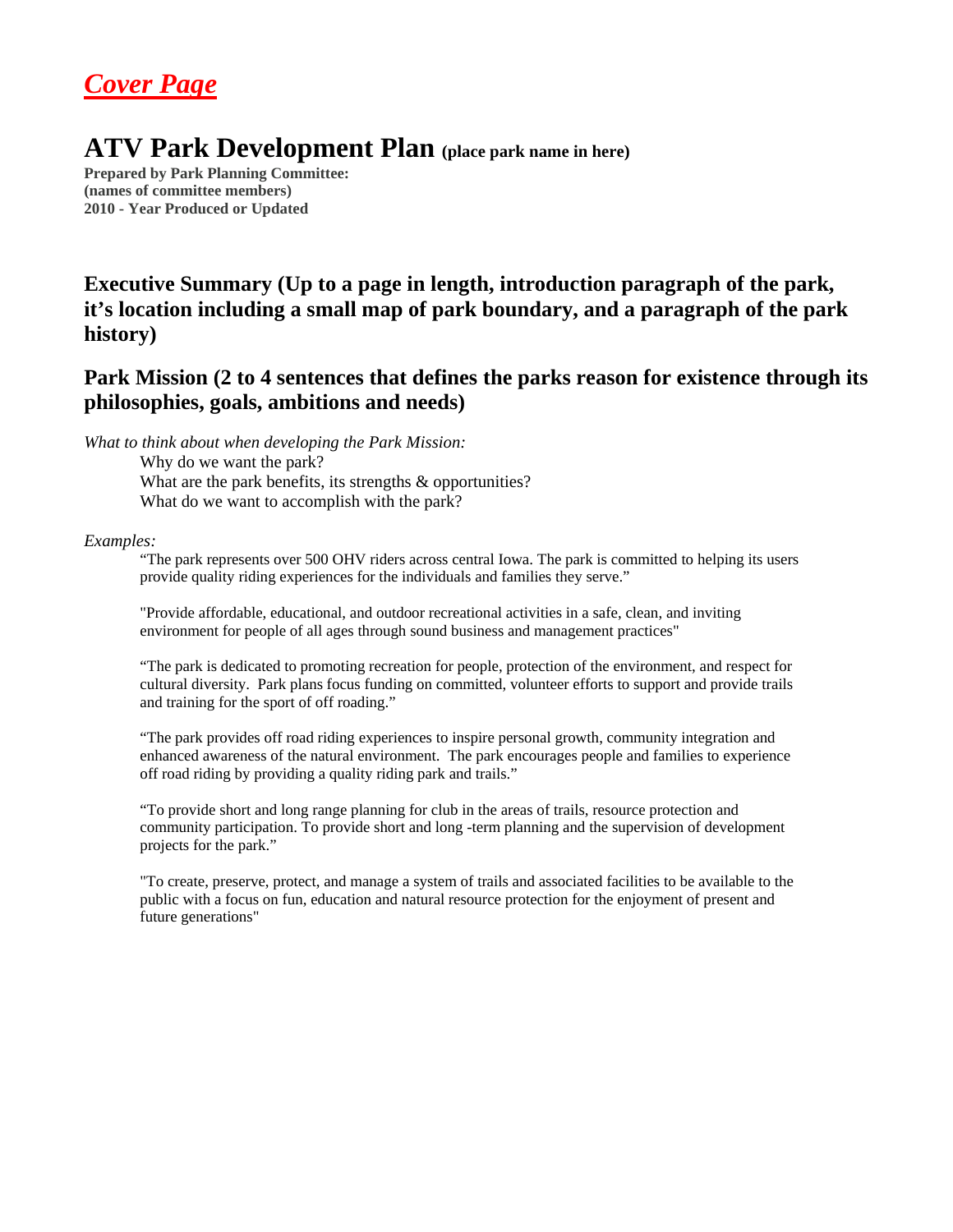## *Body of Plan*

## **Park Plan (4 to 5 paragraphs explaining what is happening at the park and the needs of the park over next 5 years)**

*What to think about when developing the Park Plan (take notes on all of these items):* 

- How will we accomplish our mission?
- What information/statistics are available that provides backup documentation for our park needs?
- What partners/organizations support the park?
- What needs to be done or changed to accomplish the mission and goals of the park?
- What opportunities do we need to take advantage of? Donations, grants, matching funds, volunteers, business partnering, park partnering, etc?
- What obstacles do we need to overcome to accomplish the mission?
- What local fund raising or volunteers are needed to accomplish the mission?
- What is the capacity of the park? riders, parking areas, trails, etc.
- What type of expansion is planned or expected, buffer zones, connectivity to other riding areas or business?
- What is a contingency plan of ATV grant funds are not available?

#### *Example Outline:*

- Overview of the Park
- Objective and Services Provided
- ATV Club Members/Park Users/Customers
- Natural Resource Highlights/Stewardship & Surrounding Environment
- Plan Elements
- Goals for this plan/park

## **Example Plan: (review your notes taken on items above when writing this section, detail is important)**

#### **Overview of the Park**

The ATV Park is a public park located in on the Western edge of the City of Carn, Platt County, Iowa. The 80 acre park is a former gravel pit that was purchased with ATV registration money through the State ATV program. The park is managed cooperatively with the atv club and the Iowa Department of Natural Resources, with the club having primary physical management responsibilities. The park includes 25 miles of trail which range from amateur to skilled riding ability, a training course for beginner riders, and parking for 100 vehicles with trailers. The park offers day use of trails and picnic areas, restrooms, and snack machines. The parks role in the community is to provide a legal riding area for residents, while providing a safe environment.

#### **Objective and Services Provided**

The ATV Park primary objective is to provide a safe riding environment for riders of all ages and skill levels. The park's current services include trails, parking, security lighting, restroom facilities and a beginners riding area. It is envisioned that the park will provide new picnic areas and camping facilities within the next 5 years. In order to accomplish additional development projects the club plans to stage develop by applying for assistance from the State ATV Fund Program and other state/federal grant programs. The club planning committee has been working with park users to define the goals for the park and associated uses/services necessary to meet those goals.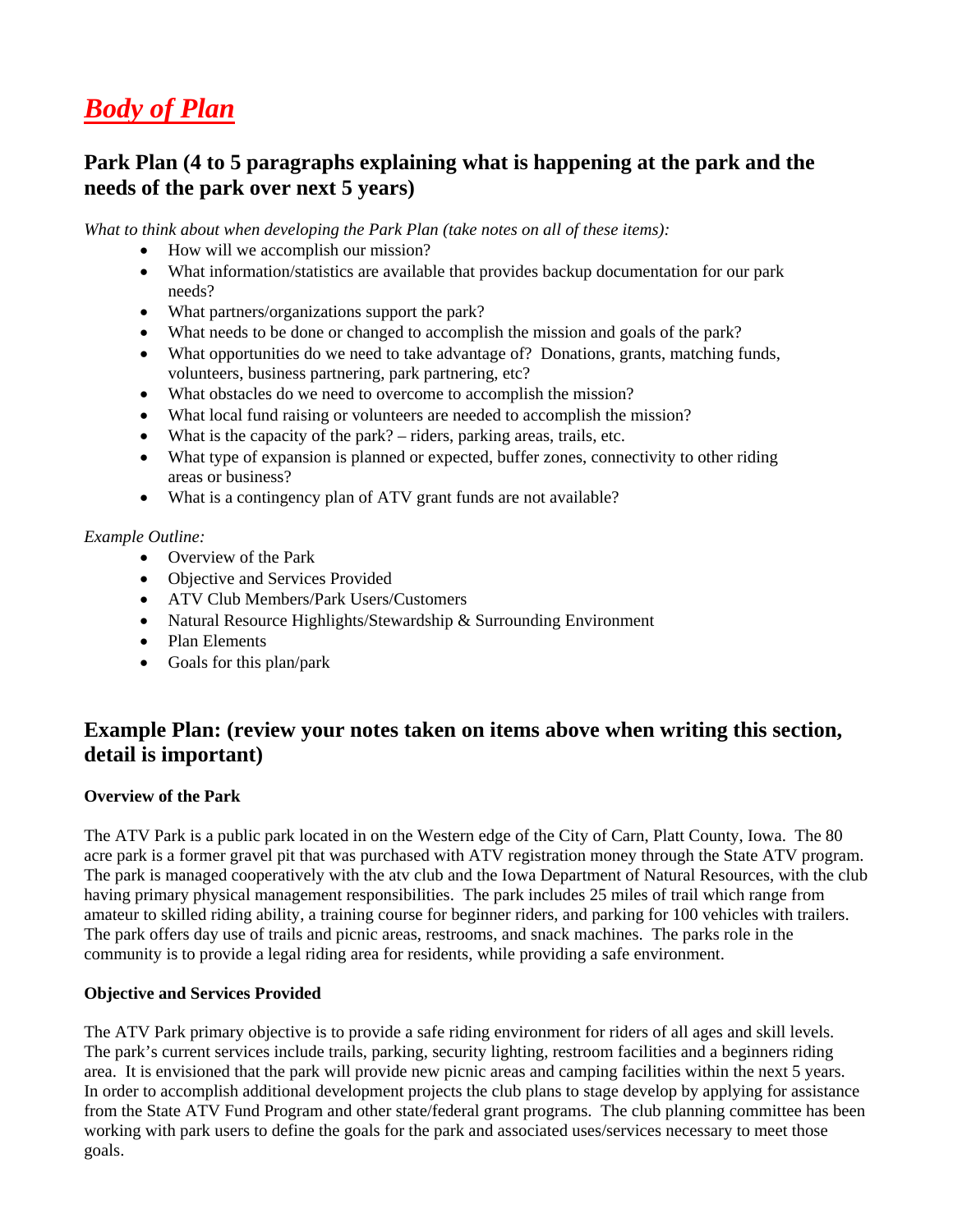#### **ATV Club Members/Park Users/Customers**

The ATV Park has many users from all over Iowa and neighboring states. Annual usage is around 7500 riders, with heavy usage on weekends during the spring, summer and fall months. The need for parking during these times exceeds 200 spaces. The ATV club membership is at 50, and has increase by 10 members/families this past year. The club has a marketing plan in development with the goal of increasing membership to 100 members/families by the 2012 riding season. With this type of local club support, enough volunteers should be available to maintain the trail system.

Volunteers monitor use at the park along with DNR law enforcement staff. Increasing club membership will provide for more management of the trails, users and ensure park rules are followed.

#### **Natural Resource Highlights/Stewardship & Surrounding Environment**

Because the park attracts up to 50 riders daily and up to several hundred on the weekends, consideration for the environment and surrounding neighbors is critical. Trees and shrubs have been planted to stop erosion, provide a buffer to future residential areas, and reduce noise to neighbors.

 A stable parking lot with adequate parking spaces is a top priority for the park. Current overflow parking needs to be redesigned to stop erosion, and a security light needs to be installed. Existing trails need to be groomed and widened to accommodate new side-by-side atv's, and new trails need to be laid out to accommodate future growth in users.

The club has a working relationship with the department to ensure that the proper permits and clearances have been met for environmental issues such as water use, sovereign land and protection of our natural species.

#### **Park Plan Elements**

The following development and/or work are planned for the ATV Park over the next 5 years. Following the elements of this planned work are the goals and timelines associated with the work.

- 1) Expand and improve riding trails
	- a. Erosion control on existing trails is needed
	- b. Widening of existing trails for new larger atv's necessary to accommodate users
- 2) Plant trees/shrubs
	- a. Shrubs used to for erosion control around existing trails
	- b. Trees used to buffer existing neighbors and planned developments around park perimeter
- 3) Construct picnic area/shelter
	- a. Grass area and shelter construction with picnic tables and grills
- 4) Expand and improve parking facility
	- a. Overflow parking redesign needed for heavy use days at park
	- b. Expansion of existing parking to accommodate larger vehicles and trailers
- 5) Tent camp
	- a. Layout and earthwork for primitive camping pads with grill rings
- 6) Construction of restroom/shower house
	- a. Provide restroom/shower for tent camping area
- 7) RV camp
	- a. Layout and construction of RV campsite with electric and water hookups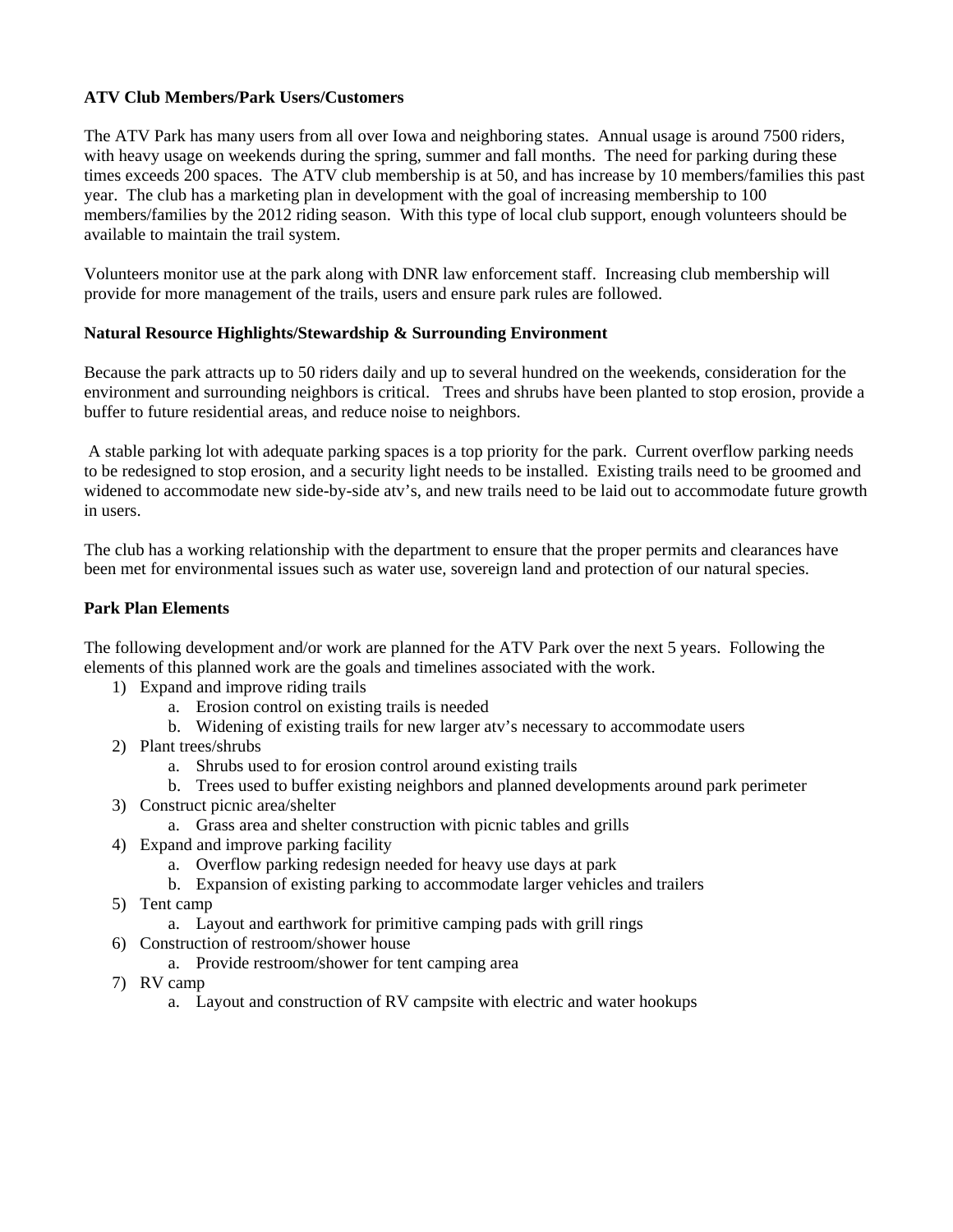# *Start New Page for this Section*

#### **Goals for this Plan/Park**

The primary objective of the park is to remain open to the public during hours of the day/week which are appropriate and safe for riding. The following goals have been identified to meet that objective.

#### Goal: Maintain park trails

| <b>Action Step</b>                                                  | Time Line               | Budget \$ | Lead Person               |
|---------------------------------------------------------------------|-------------------------|-----------|---------------------------|
| Apply for annual operations $\&$<br>maintenance grant from ATV Fund | August $1st$ , annually |           | President                 |
| Develop checklist for trail                                         | Monthly                 |           | Vice President            |
| maintenance                                                         |                         |           |                           |
| Purchase and plant trees/shrubs                                     | Fall, 2010              |           | Vice President/Volunteers |
| Line up volunteers for trail work                                   | Monthly                 |           | Vice President            |

#### Goal: Expand and improve trail network

| <b>Action Step</b>               | Time Line   | Budget \$  | Lead Person                   |
|----------------------------------|-------------|------------|-------------------------------|
| Trail layout of existing trails  | Fall        |            | <b>President or Committee</b> |
| Site Plan for new trails         | Fall        |            | Same as above                 |
| Apply for development grant from | Fall        |            | President                     |
| ATV Fund or Federal Program      |             |            |                               |
| Dirt work on new trails          | Spring 2010 | \$4,500.00 | <b>Volunteers</b>             |

#### Goal: Maintain and expand parking for users

| <b>Action Step</b>                 | Time Line   | Budget \$   | Lead Person |
|------------------------------------|-------------|-------------|-------------|
| Review user numbers for previous   | Summer 2010 |             | President   |
| year and determine expansion needs |             |             |             |
| Bids for expansion                 | Summer 2010 |             | President   |
| Apply for development grant from   | Fall 2010   |             | President   |
| ATV Fund or Federal Program        |             |             |             |
| Contract work to be completed      | Spring 2011 | \$20,000.00 | President   |

#### Goal: Maintain park restroom facilities

| <b>Action Step</b>                                                  | Time Line      | Budget \$  | Lead Person |
|---------------------------------------------------------------------|----------------|------------|-------------|
| Apply for annual operations $\&$<br>maintenance grant from ATV Fund | Fall, annually |            | President   |
| Contract for cleaning                                               | Continuous     | \$2,400.00 | Contract    |
|                                                                     |                |            |             |

Goal: Maintain/purchase park equipment and buildings

| <b>Action Step</b>                 | Time Line        | Budget \$  | <b>Lead Person</b> |
|------------------------------------|------------------|------------|--------------------|
| Bids for new trailer               | Summer 2010      |            | President          |
| Apply for annual operations $\&$   | <b>Fall 2010</b> |            | President          |
| maintenance grant from ATV Fund    |                  |            |                    |
| for new trailer                    |                  |            |                    |
| Apply for equipment grant from ATV | <b>Fall 2010</b> |            | President          |
| Fund or Federal Program for new    |                  |            |                    |
| shed                               |                  |            |                    |
| Purchase new trailer               | <b>Fall 2010</b> | \$2,500.00 | President          |
| Construct storage shed             | Spring 2011      | \$4,000.00 | Volunteers         |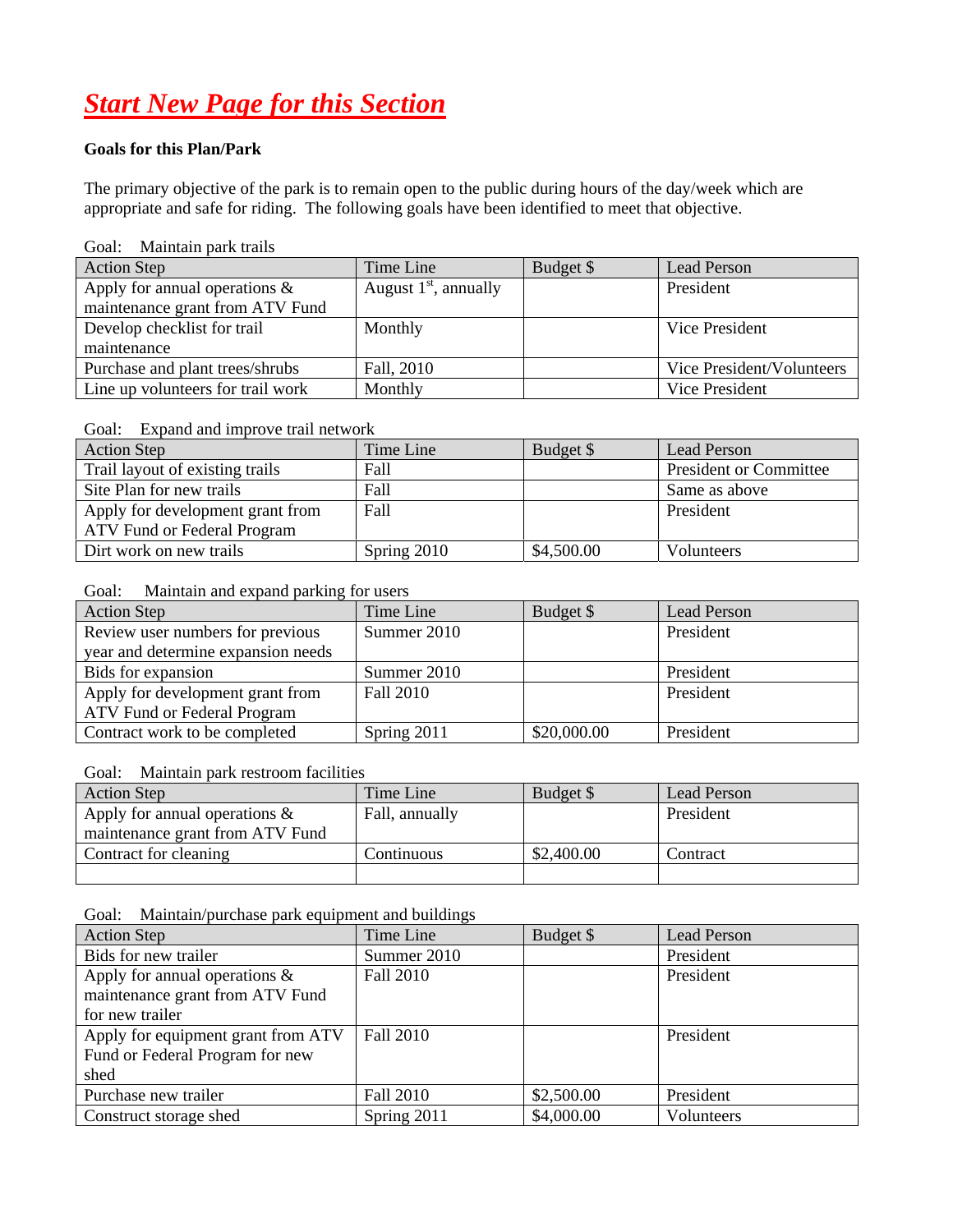Goal: Provide training and course for young riders

| <b>Action Step</b>             | Time Line        | Budget \$ | Lead Person    |
|--------------------------------|------------------|-----------|----------------|
| Annual maintenance on training | Spring, annually |           | Vice President |
| course                         |                  |           |                |
| Coordinate with Department on  | Spring/summer,   |           | <b>DNR</b>     |
| training courses               | annually         |           |                |
|                                |                  |           |                |

Goal: Develop and print 2000 park maps with trail difficulty ratings for users

| <b>Action Step</b>                      | Time Line        | Budget \$  | Lead Person    |
|-----------------------------------------|------------------|------------|----------------|
| Review existing trail map $\&$ need for | Spring 2010      |            | Vice President |
| update                                  |                  |            |                |
| Apply for development grant from        | Fall 2010        |            | President      |
| ATV Fund or Federal program             |                  |            |                |
| Update trail map                        | Winter 2010/2011 | \$5,000.00 | Vice President |
|                                         |                  |            |                |

Goal: Construct a day use area for picnics/family gatherings

| <b>Action Step</b>                   | Time Line        | Budget \$   | Lead Person    |
|--------------------------------------|------------------|-------------|----------------|
| Develop plan for picnic/shelter area | Winter 2009      |             | Vice President |
| Bids for construction                | Spring 2010      |             | Vice President |
| Apply for development grant from     | <b>Fall 2010</b> |             | President      |
| ATV Fund or Federal program          |                  |             |                |
| Contract for construction            | Fall 2010        | \$15,000.00 | President      |

#### Goal: Provide tent camping sites for users

| <b>Action Step</b>               | Time Line   | Budget \$  | <b>Lead Person</b> |
|----------------------------------|-------------|------------|--------------------|
| Tent site plan                   | Spring 2010 |            | President          |
| Bids for earth work              | Spring 2010 |            | Vice President     |
| Apply for development grant from | Fall 2010   |            | President          |
| ATV Fund or Federal program      |             |            |                    |
| Contact for earth work           | Fall 2010   | \$8,000.00 | President          |
|                                  |             |            |                    |

#### Goal: Construct restroom/shower house

| <b>Action Step</b>               | Time Line        | Budget \$   | Lead Person |
|----------------------------------|------------------|-------------|-------------|
| Bids for building $&$ utilities  | Summer 2011      |             | President   |
| Apply for development grant from | Fall 2011        |             | President   |
| ATV Funds or Federal program     |                  |             |             |
| Contract for construction        | Fall/Winter 2011 | \$45,000.00 | President   |
|                                  |                  |             |             |

Goal: Provide RV camping sites for users

| <b>Action Step</b>                    | Time Line          | Budget \$   | <b>Lead Person</b> |
|---------------------------------------|--------------------|-------------|--------------------|
| Bids for RV Site Plan                 | Summer 2012        |             | President          |
| Apply for planning grant from ATV     | Fall 2012          |             | President          |
| Funds                                 |                    |             |                    |
| <b>Contract for Camping Site Plan</b> | Fall/Winter 2012   | \$15,000.00 | President          |
| Contract for RV Camping               | Winter/Spring 2013 | \$35,000.00 | President          |
|                                       |                    |             |                    |